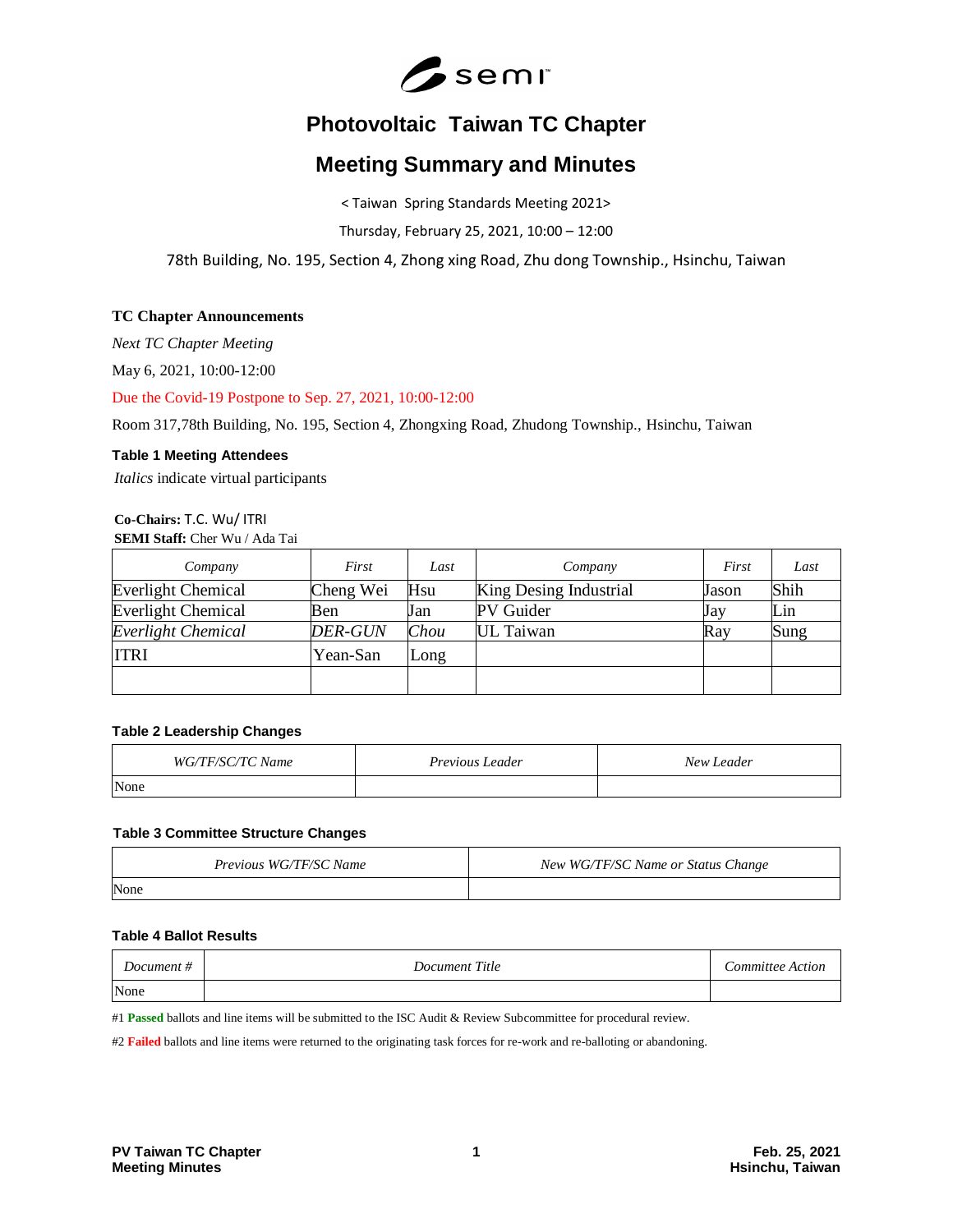

# **Table 5 Activities Approved by the GCS between meetings of the TC Chapter**

|      | Type | /TF/WG<br>SC | Details |
|------|------|--------------|---------|
| None |      |              |         |

# **Table 6 Authorized Activities**

Listing of all revised or new SNARF(s) approved by the Originating TC Chapter.

| . .<br>$\cdot$<br>π | Type | SC/TF/WG | --<br>Details |
|---------------------|------|----------|---------------|
| None                |      |          |               |
|                     |      |          |               |

#1 SNARFs and TFOFs are available for review on the SEMI Web site at: <http://downloads.semi.org/web/wstdsbal.nsf/TFOFSNARF>

#### **Table 7 Authorized Ballots**

| #     | When             | ТF                       | Details                                                                                                                                                                                       |
|-------|------------------|--------------------------|-----------------------------------------------------------------------------------------------------------------------------------------------------------------------------------------------|
| #6705 | Cycle 4,<br>2021 | <b>Test Method</b><br>TF | <b>PV Reliability</b> Reapproval of SEMI PV72-0316-EN Test Method of to Evaluate an<br>Accelerated Thermo Humidity Resistance of PV Encapsulation                                             |
| #6731 | Cycle 4,<br>2021 | OPV, DSSC<br>and PSC TF  | Revision of SEMI PV69 - Test Method for Spectrum Response (SR)<br>Measurement of Organic Photovoltaic (OPV) and Dye-Sensitized Solar Cell<br>(DSSC) and Perovskite Solar Cell(PSC)            |
| #6730 | Cycle 4,<br>2021 | OPV, DSSC<br>and PSC TF  | Revision of SEMI PV57 - Test Method for Current-Voltage (I-V) Performance<br>Measurement of Organic Photovoltaic (OPV) and Dye-Sensitized Solar Cell<br>(DSSC) and Perovskite Solar Cell(PSC) |
| #6732 | Cycle 4,<br>2021 | OPV, DSSC<br>and PSC TF  | Revision of SEMI PV76 - Test Method for Durability of Low Light Intensity<br>Organic Photovoltaic (OPV) and Dye-Sensitized Solar Cell (DSSC) and<br>Perovskite Solar Cell(PSC)                |
| #6733 | Cycle 4,<br>2021 | OPV, DSSC<br>and PSC TF  | Revision of SEMI PV80 - Specification of Indoor Lighting Simulator<br>Requirements for Emerging Photovoltaic and Perovskite Solar Cell(PSC)                                                   |
| #6734 | Cycle 4          | OPV, DSSC<br>and PSC TF  | Revision of SEMI PV89 - Test Method of Current-Voltage (I-V) Measurement<br>in Indoor Lighting for Dye-Sensitized Solar Cell and Organic Photovoltaic and<br>Perovskite Solar Cell(PSC)       |

### **Table 8 SNARF(s) Granted a One-Year Extension**

|      | ŦЕ<br>. . | Title | $\sim$<br><i>Expiration Date</i> |
|------|-----------|-------|----------------------------------|
| None |           |       |                                  |

#### **Table 9 SNARF(s) Abolished**

|      | $\overline{a}$<br>. . | Title |
|------|-----------------------|-------|
| None |                       |       |

#### **Table 10 Standard(s) to receive Inactive Status**

| <b>Standard Designation</b> | Title |
|-----------------------------|-------|
| None                        |       |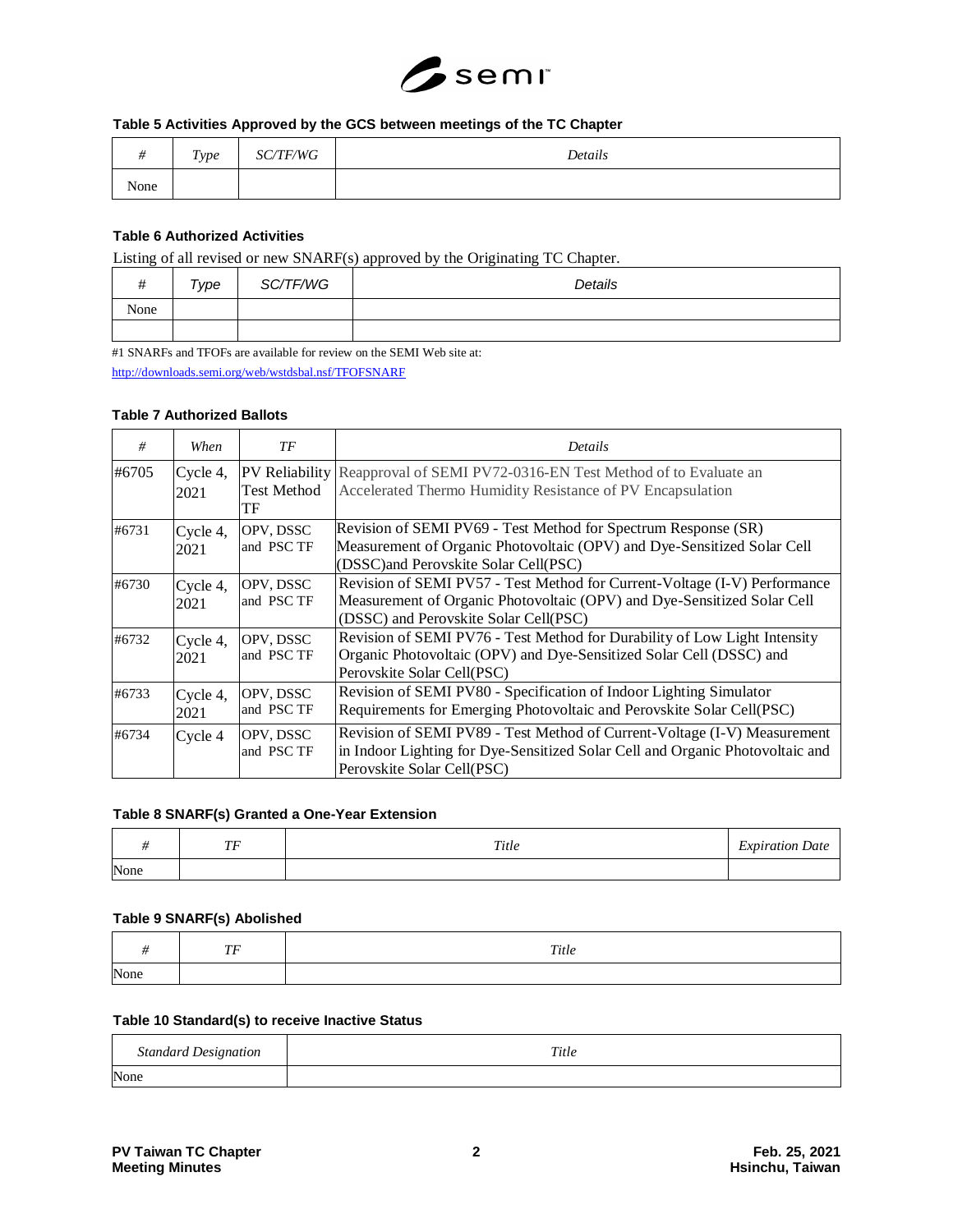

# **Table 11 New Action Items**

| Item $#$ | Assigned to                                             | <b>Details</b>                                                                                                                                                                                                                                                                                                         |
|----------|---------------------------------------------------------|------------------------------------------------------------------------------------------------------------------------------------------------------------------------------------------------------------------------------------------------------------------------------------------------------------------------|
|          | All TF leaders                                          | Keep finding new topics for further development                                                                                                                                                                                                                                                                        |
|          | <b>SEMI</b> staff to<br>provide related<br>linformation | New generation solar cell measurement milestone: suggest to submit marketing article<br>for next Quarter of SEMI Standards Watch thru SEMI Global website to promote<br>Like to learn more information about Taiwan Compound Semiconductor equipment SIG &<br>China Compound Semiconductor Standards TC & Materials TF |
|          | Dr. TC Wu, co-<br>chair                                 | Study more about information security issue and demand from Tai-Power.                                                                                                                                                                                                                                                 |

### **Table 12 Previous Meeting Action Items**

| Item $#$ | Assigned to            | <b>Details</b>                                                                                                                                                  |
|----------|------------------------|-----------------------------------------------------------------------------------------------------------------------------------------------------------------|
|          | Anderson Hsu<br>(ITRI) | Assist PV TC & SEMI to find out government funding support for international standards<br>activities. CLOSED. Due to time concern for 2021, will plan for 2022. |
|          |                        |                                                                                                                                                                 |
|          |                        |                                                                                                                                                                 |

# **1 Welcome, Reminders, and Introductions**

Committee Co-Chair T.C. Wu (ITRI) called the meeting to order at 10:00. The meeting reminders on antitrust issues, intellectual property issues and holding meetings with international attendance were reviewed. Attendees introduced themselves.

**Attachment**: Meeting Reminder\_2021

# **2 Review of Previous Meeting Minutes**

The TC Chapter reviewed the minutes of the previous meeting.

| <b>Motion:</b> | Approve previous meeting minutes         |
|----------------|------------------------------------------|
| By $/ 2nd$ :   | Jason Shih (King Design) / Ray Sung (UL) |
| Discussion:    | None                                     |
| Vote:          | 6-0 in favor. Motion passed              |

**Attachment**: 20201225 Photovoltaic Taiwan TC Chapter v2

# **3 Liaison Reports**

*3.1 Photovoltaic and PV Materials China TC Chapter*

No update

*3.2 Photovoltaic (PV) – Materials NA TC Chapter* No update

*3.3 Photovoltaic (PV) – Materials Europe TC Chapter* No update

3.4 *SEMI Staff Report*

**PV Taiwan TC Chapter 3 Feb. 25, 2021 Meeting Minutes**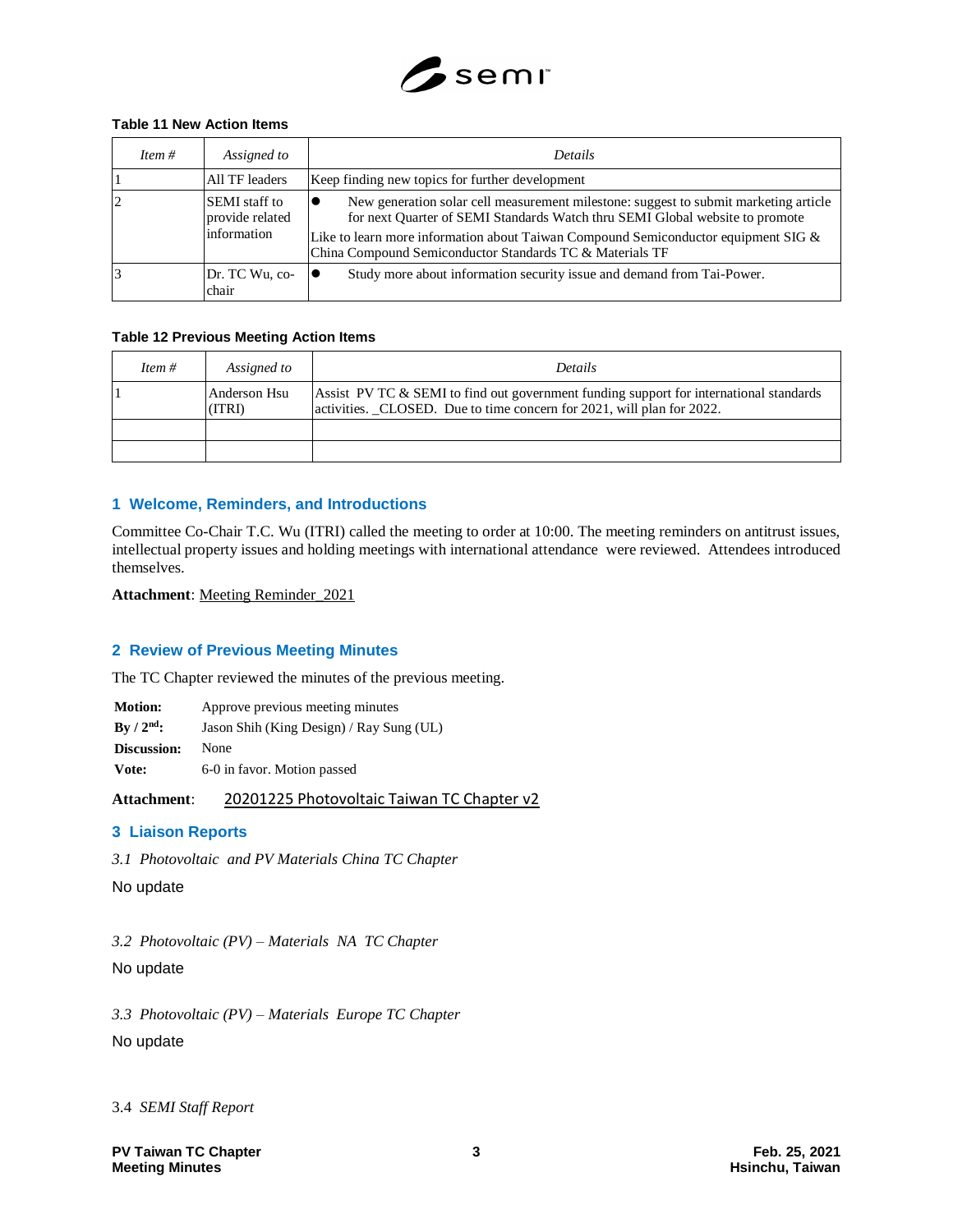

Cher Wu (SEMI Taiwan) gave the SEMI Staff Report. Of note:

- 2021 Critical Dates for SEMI Standards Ballots
- Please see: https://www.semi.org/en/standards/Critical\_Dates

Attachment: PV TC Staff Report 20210225

#### **4 Ballot Review**

4.1 TC Chapter adjudication on ballots reviewed is detailed in the Audits & Review (A&R) Subcommittee Forms for procedural review. The A&R forms are available as attachments to these minutes. The attachment number for each balloted document is provided under each ballot review section below.

| Doc $#$ | <b>Document Title</b> | <b>TC Chapter Action</b> |
|---------|-----------------------|--------------------------|
| None    |                       |                          |

# **5 Task Force Reports**

5.1 *OPV, DSSC&PSC TF*

| #          | Type         | SC/TF/WG                       | <b>Details</b>                                                                                                                                                                                                                                                                                                                                                 |
|------------|--------------|--------------------------------|----------------------------------------------------------------------------------------------------------------------------------------------------------------------------------------------------------------------------------------------------------------------------------------------------------------------------------------------------------------|
| TBD        | <b>SNARF</b> | OPV, DSSC and<br><b>PSC TF</b> | Over 5 year review and Renamed.<br>SEMI PV69 - Test Method for Spectrum Response (SR) Measurement of Organic<br>Photovoltaic (OPV) and Dye-Sensitized Solar Cell (DSSC)<br>Renamed to<br>SEMI PV69 - Test Method for Spectrum Response (SR) Measurement of Organic<br>Photovoltaic (OPV) and Dye-Sensitized Solar Cell (DSSC)and Perovskite Solar<br>Cell(PSC) |
| TBD        | <b>SNARF</b> | OPV, DSSC and<br>PSC TF        | SEMI PV57 - Test Method for Current-Voltage (I-V) Performance Measurement of<br>Organic Photovoltaic (OPV) and Dye-Sensitized Solar Cell (DSSC)<br>Renamed to<br>SEMI PV57 - Test Method for Current-Voltage (I-V) Performance Measurement of<br>Organic Photovoltaic (OPV) and Dye-Sensitized Solar Cell (DSSC) and Perovskite<br>Solar Cell(PSC)             |
| TBD        | <b>SNARF</b> | OPV, DSSC and<br>PSC TF        | SEMI PV76 - Test Method for Durability of Low Light Intensity Organic<br>Photovoltaic (OPV) and Dye-Sensitized Solar Cell (DSSC)<br>Renamed to:<br>SEMI PV76 - Test Method for Durability of Low Light Intensity Organic<br>Photovoltaic (OPV) and Dye-Sensitized Solar Cell (DSSC) and Perovskite Solar<br>Cell(PSC)                                          |
| <b>TBD</b> | <b>SNARF</b> | OPV, DSSC and<br><b>PSC TF</b> | SEMI PV80 - Specification of Indoor Lighting Simulator Requirements for Emerging<br>Photovoltaic<br>Renamed to<br>SEMI PV80 - Specification of Indoor Lighting Simulator Requirements for Emerging<br>Photovoltaic and Perovskite Solar Cell(PSC)                                                                                                              |
| TBD        | <b>SNARF</b> | OPV, DSSC and<br><b>PSC TF</b> | SEMI PV89 - Test Method of Current-Voltage (I-V) Measurement in Indoor Lighting<br>for Dye-Sensitized Solar Cell and Organic Photovoltaic<br>Renamed to<br>SEMI PV89 - Test Method of Current-Voltage (I-V) Measurement in Indoor Lighting<br>for Dye-Sensitized Solar Cell and Organic Photovoltaic and Perovskite Solar<br>Cell(PSC)                         |

The TC Chapter reviewed these above 5 " 5-Year" standards, TF proposed to re-name and process a new SNARF.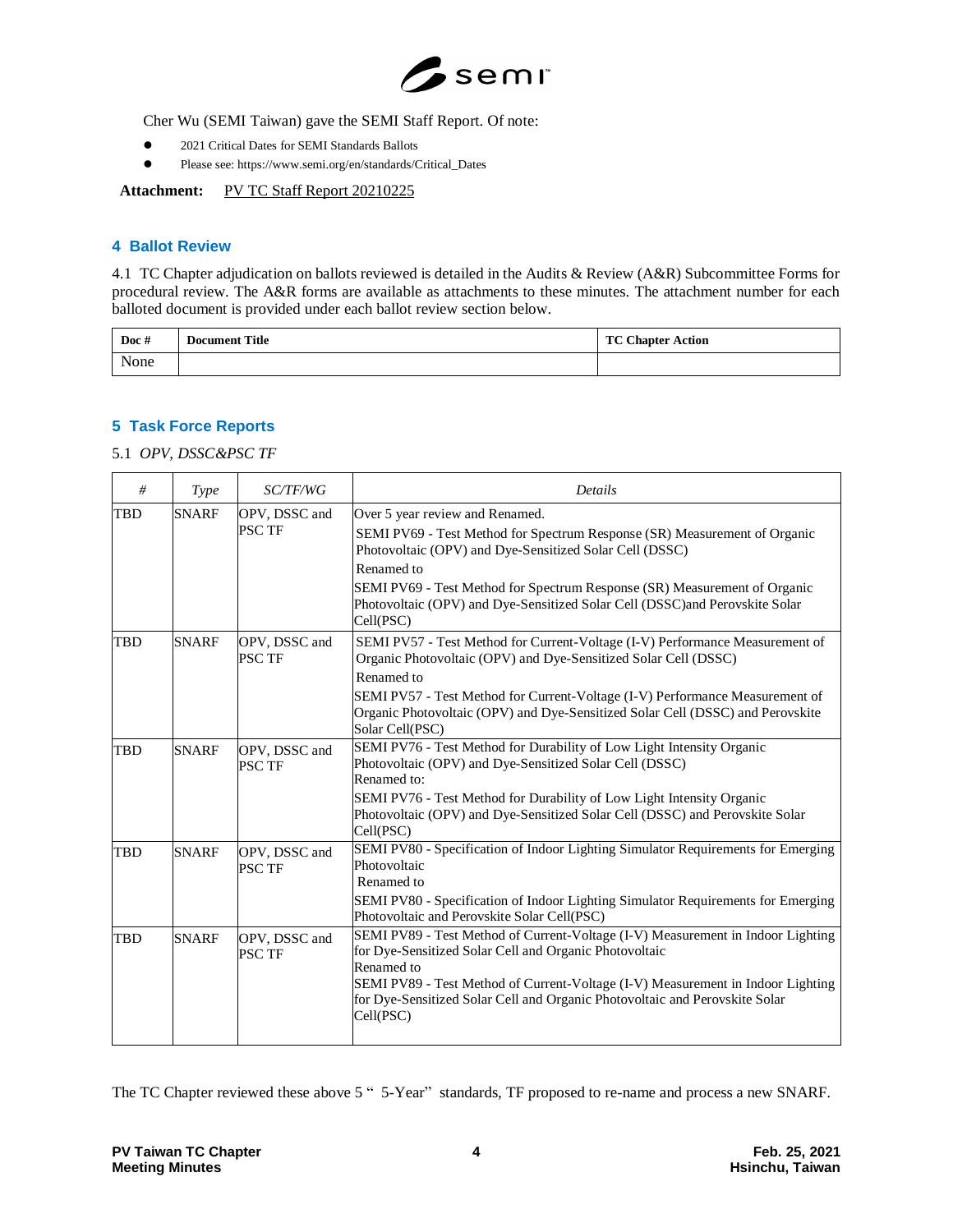

Motion: Agree to add [and Perovskite Solar Cell (PSC) ] into headline of PV69, PV57, PV76, PV80, PV89 standards title, and process new SNARF for above 5 standards.

By / 2nd: Jay Lin (PV Guider)/ Jason Shih (King Design) Discussion: After review, all TC members agreed to approve it Vote: 6-0 in favor. Motion passed

**Action Item:** None

**Attachment:** None

Reapproval of SEMI PV72-0316-EN Test Method of to Evaluate an Accelerated Thermo Humidity Resistance of PV Encapsulation for one year extention.

Motion: Agree to SEMI PV 72 for reapproval one year extention.

By / 2nd: Jay Lin (PV Guider)/ Jason Shih (King Design)

Discussion: After review, all TC members agreed to approve it

Vote: 6-0 in favor. Motion passed

TC assigned SEMI staff to get document numbers for 5 new SNARFs to add [and Perovskite Solar Cell(PSC) 〕into headline of PV69, PV57, PV76, PV80, PV89 standards title, and process new SNARF for above 5 standards.

Motion: Agree to get document number for 5 SNARFs.

By / 2nd: Ray Sung (UL)/ Jason Shih (King Design)

Discussion: After review, all TC members agreed to approve it

Vote: 6-0 in favor. Motion passed

;

To approve submit 5 SNARFs of PV69, PV57, PV76, PV80, PV89 & PV 72 ballot to Cycle 4.

Motion: Approve above 5 SNARFs & PV72 submit to Ballot Cycle 4.

By / 2nd: Ben Jan (Everlight Chemical)/ Ray Sung (UL)

Discussion: After review, all TC members agreed to approve it

Vote: 6-0 in favor. Motion passed

#### *5.2 PV Reliability Test TF*

None

# **6 Old Business**

| Item $#$ | Assigned to         | <b>Details</b>                                                                                                                                                                                                               |
|----------|---------------------|------------------------------------------------------------------------------------------------------------------------------------------------------------------------------------------------------------------------------|
|          | Anderson Hsu (ITRI) | Assist PV TC & SEMI to find out government funding support for international standards<br>activities. CLOSED. SEMI Staff have discussed this with Dr. Hsu and Dr. Long, due to<br>time concern for 2021, will plan for 2022. |

#### **7 New Business**

|  | 11e | "<br>. | . IPTC<br>. |
|--|-----|--------|-------------|
|--|-----|--------|-------------|